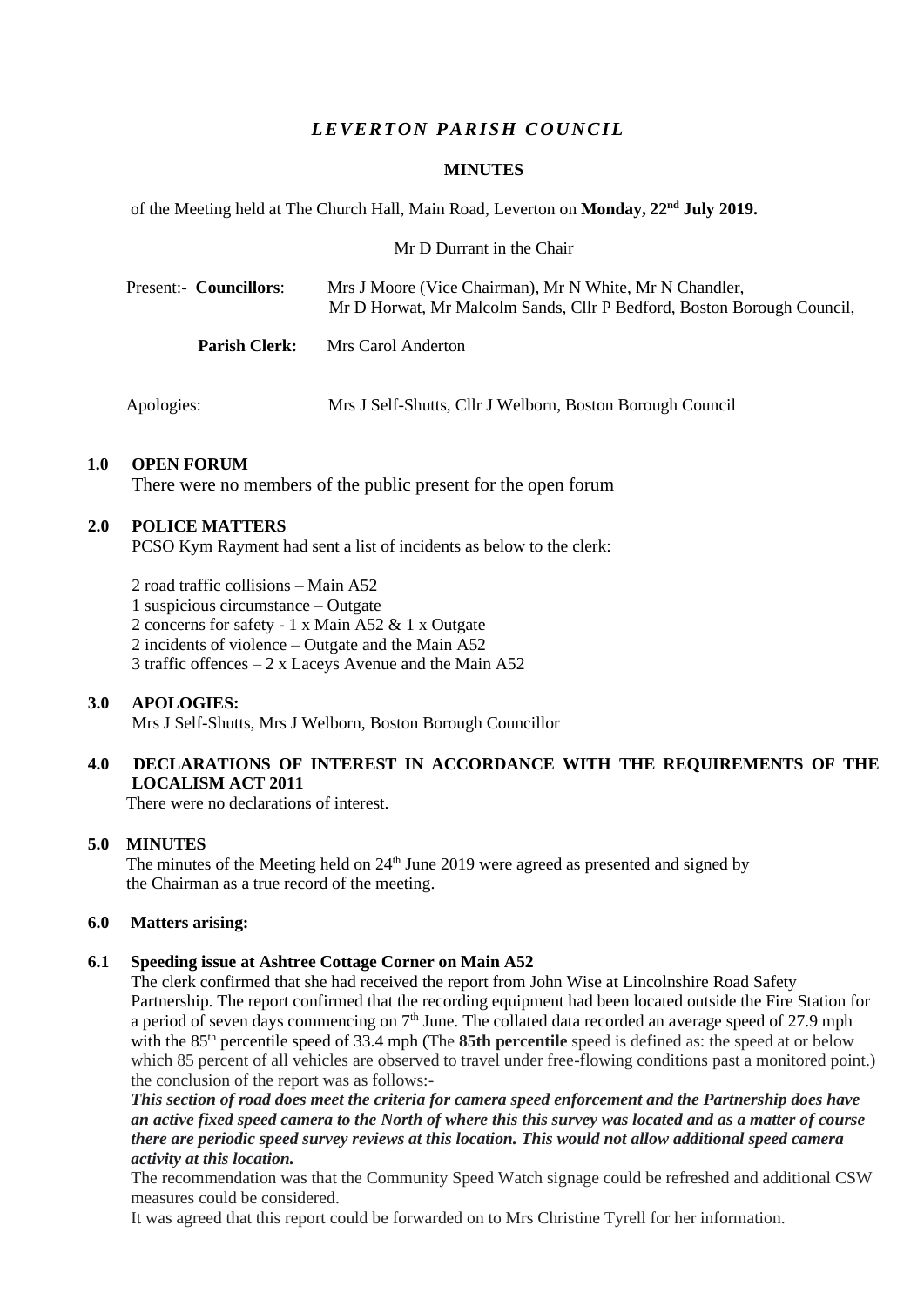## **6.2 Play Park**

The clerk confirmed that she had received the inspection report which had been passed to Mr Horwat. It was noted that there were one or two items to monitor however there was nothing immediate to attend to. Mr Horwat stated that some boards had been damaged and requested replacement wood and stakes be obtained. The clerk confirmed she would arrange for them to be delivered for Mr Horwat the following week.

### **6.3 Poor Condition of Parish Roads**

The Chairman reported he had spoken with Mr Chris Chandler regarding the drainage issues at the Sheepgate to Highgate junction. It appears that there may be some major works required under the road and into the ditch on Highgate to relieve the issue of surface water drainage however there was no definite timescale for this to be completed. Mr N Chandler reported that he had seen a member of the Highways department taking some photos of the drains/soak away gullies in the lay-by opposite Come Bye.

## **6.4 Leverton Emergency Plan**

There was nothing further to report as the clerk was still awaiting confirmation that the draft document had been approved. She confirmed that she would call Steve Harris at Lincolnshire County Council for an update.

## **6.5 Leverton Leisure Centre Subsidence**

Nothing further to report at this time

## **6.6 Email from North Holland Young Farmers**

Mr Horwat reported that he had spoken to Hannah Benson the club secretary and had requested an urban bundle which consisted of 15 saplings. An application had been submitted on behalf of Leverton Parish Council and he was waiting for approval confirmation. Mr Horwat asked if it was possible to obtain a digger to provide a trench to give the saplings a good base for planting, this was discussed and Mrs Moore suggested that she could ask at Town & Country if they would be willing to provide a machine for the benefit of the village. The Chairman suggested that the council await confirmation of approval for the saplings before making any concrete decisions.

## **7.0 PAYMENTS**

The Clerk requested the following payments be approved:

| D Horwat            | Petrol for mower     | $\pounds$ 14.01 (BACS) |
|---------------------|----------------------|------------------------|
| C A Anderton & HMRC | Salary/Tax deduction | £ 300.00 (BACS)        |
| Malc Firth          | Groundworks x 2      | £ 246.00 (BACS)        |
| A P Blyth           | Dyke flailing        | £ 126.00 (Chq 000577)  |

The above payments were approved by the Parish Council.

### **8.0 CORRESPONDENCE**

### **8.1 Parish Council Newsletter**

# **8.2 Lincolnshire County Council**

## **RE: Mobile Library Service**

Lincolnshire County Council (LCC) is currently in the process of renewing arrangements for provision of vehicles to be used within the Mobile Library Service and I wanted to make you aware of the alterations that this entails.

The authority's three large mobile libraries are coming to the end of their lease agreement with LCC and need to be replaced. The current lease provider is unable to provide a like for like replacement and so the larger vehicles will cease operation.

In future, the council will be using smaller, more environmentally-friendly vans to serve the current stops across Lincolnshire. Not only are the new and improved vehicles cleaner and greener, but they are also more practical for our narrow, rural lanes, which can be challenging for the larger mobiles.